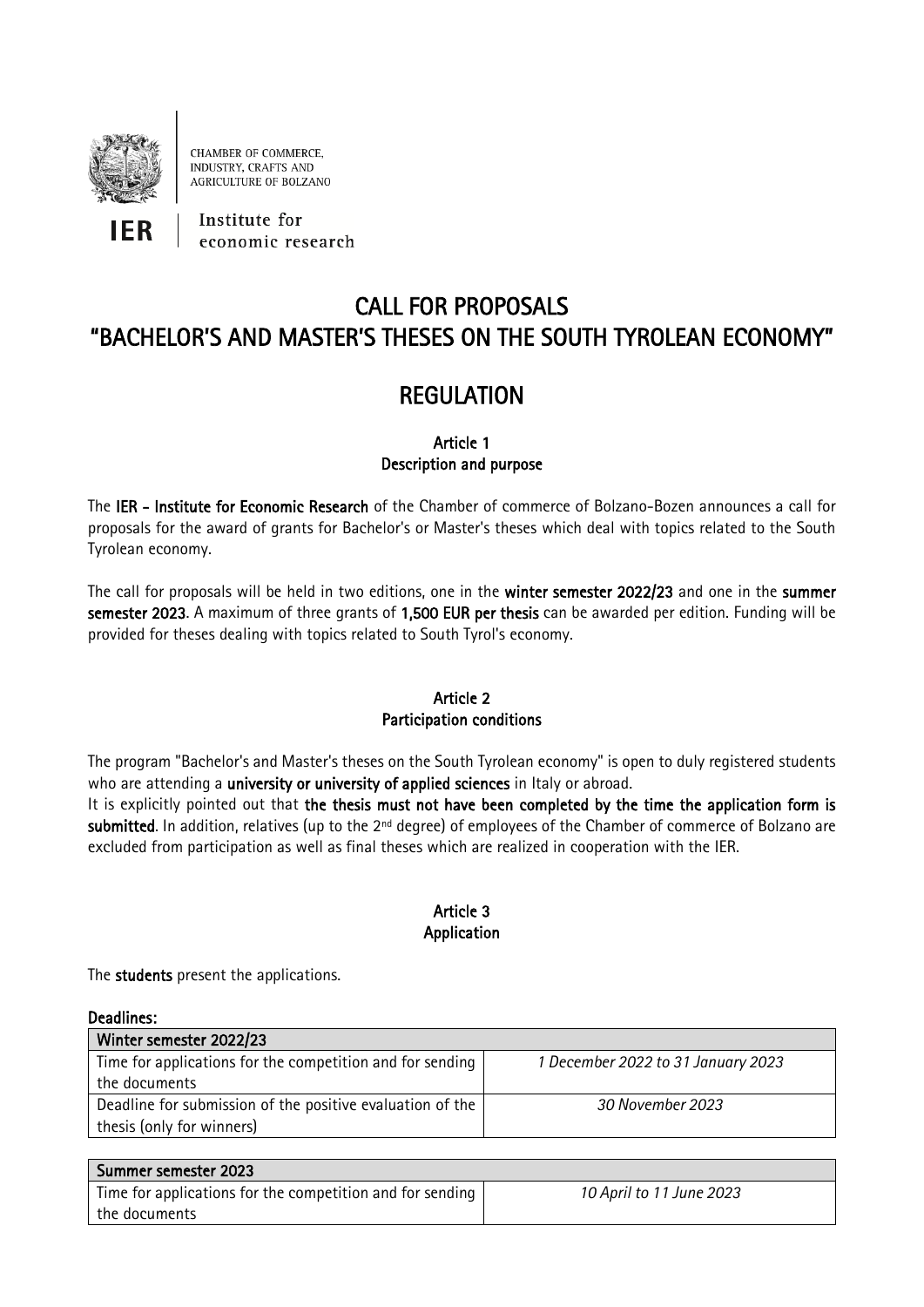| Deadline for submission of the positive evaluation of the | 31 March 2024 |
|-----------------------------------------------------------|---------------|
| thesis (only for winners)                                 |               |

## Application requirements

To participate in the call for proposals, the following documents must be sent to the e-mail address wifo@handelskammer.bz.it:

- 1. the completed application form with the declaration of consent to the processing of personal data (see website);
- 2. a curriculum vitae.

The documents may be submitted in German, Italian or English.

All necessary documents must be sent by e-mail in PDF-format. The subject of the e-mail should include the participant's name and "Call for proposals – Bachelor's and Master's theses on the South Tyrolean Economy".

The following section explains some special features for the documents to be submitted with the application:

## 1. The application form with the declaration of consent to the processing of personal data

The applicant, in agreement with the academic supervisor of the thesis, registers for the program. For this purpose, he or she uses only the forms provided at [www.wifo.bz.it/thesis.](http://www.wifo.bz.it/thesis) The application form may be signed digitally or by hand.

## Guidelines for the exposé: (maximum of 3,500 keystrokes including spaces)

- a. What is the central research question? Why is this question relevant and important for the South Tyrolean economy?
- b. What is already known about this question?
- c. How will the research question be answered? What methodology will be used?
- d. How is the work structured roughly? By when should the work be completed?

The declaration of consent to the processing of personal data must be duly completed and signed and sent along with the application. If the declaration of consent is missing, the applicant will be excluded from the program.

#### 2. The curriculum vitae

A current curriculum vitae must be submitted in PDF format.

## Article 4 Evaluation of the submissions

#### Commission:

The IER of the Chamber of commerce of Bolzano appoints an internal evaluation commission with at least three members. The commission shall act at its own unquestionable discretion, and:

- determines up to three winners from all submitted exposés;
- may invite several candidates to a personal interview for decision-making purposes.

Three grants are planned for each edition. It is at the discretion of the commission to reduce this number. In the event of a conflict of interest, the member of the commission concerned must refrain from evaluating the submission in question.

#### Evaluation criteria:

- Originality, novelty of the research question
- Relevance for the South Tyrolean economy
- Application of methods and feasibility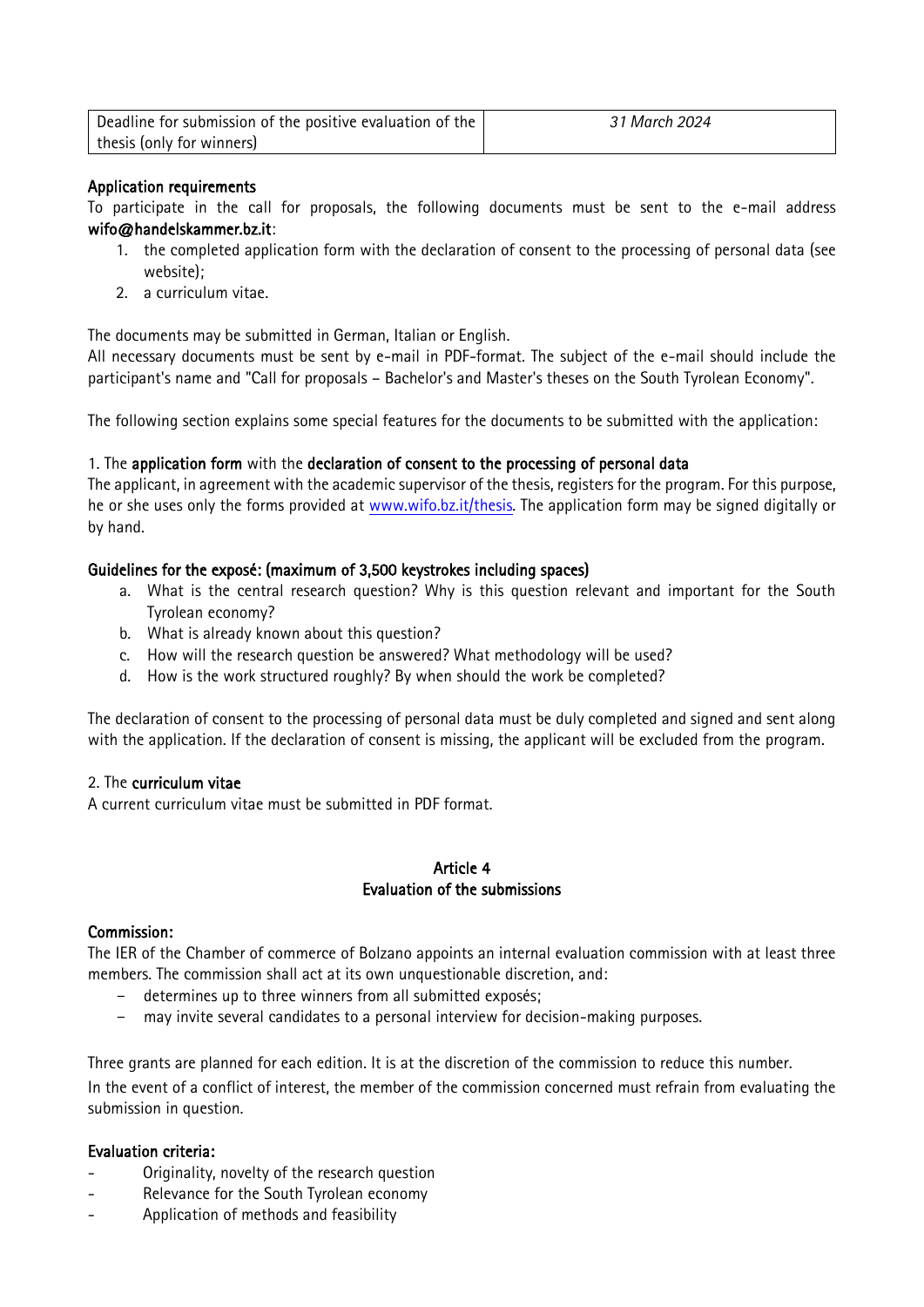## Article 5 Notification and announcement of grant recipients

The grant recipients will be announced in February 2023 (for the winter semester 2022/23) and in July 2023 (for the summer semester 2023). The grant recipients will be notified by e-mail. The results will be published on the homepage of the Chamber of commerce of Bolzano.

The grant recipients will be officially awarded at a prize-giving ceremony held at the Chamber of commerce of Bolzano. The exact date of the award ceremony will be defined in consultation with the winners. In any case, the prize will only be awarded after the positive evaluations of the completed theses has been submitted. The grant recipients will present the results of their theses at this event, at which photos or film recordings of the winners may be produced.

# Article 6 Payment of prizes

The prize will be paid out directly to the winners, after all the following steps have been completed:

- The thesis has been completed and evaluated positively.
- The IER has been provided with a bachelor's or master's thesis in digital form as well as the expertise of the commission responsible for the evaluation of the thesis.
- The results of the thesis have been presented in person at an awards ceremony in the Chamber of Commerce of Bolzano.

# Article 7 Intellectual property

The theses are the property of the students or the corresponding universities.

By participating in the program, the content of the theses may be used by the IER of the Chamber of commerce of Bolzano to produce information material, for publications and promotions of institutional initiatives and, in general, for its own institutional purposes in the various communication channels – also online – with the author's name being indicated.

## Article 8 Data protection and processing of personal data

Information about the processing of personal data according to the GDPR 679/2016, Article 13 and Article 14:

We would like to point out that this data is collected and processed for the following purposes: conducting the program and entry in the IER distribution/mailing list. The data will not be passed on to third parties. You can request access to your data, rectification, blocking and deletion at any time; you can also lodge a complaint against the processing of your data with a supervisory authority and generally assert all the rights of the data subject pursuant to Articles 15, 16, 17, 18, 19, 20 and 21 of European Regulation GDPR 679/2016. By disclosing the data, you authorize the owner to process them for the above-mentioned purpose. The holder of the personal data is the Chamber of Commerce of Bolzano. The data controller (GDPR 679/2016, Article 4, letter 7) is the Secretary General for the data processed by the Chamber of Commerce, while the special company "Institut für Wirtschaftsförderung" is responsible for the data processed by the company. Both have their seat at the Chamber of Commerce in 39100 Bozen, Südtiroler Straße 60.